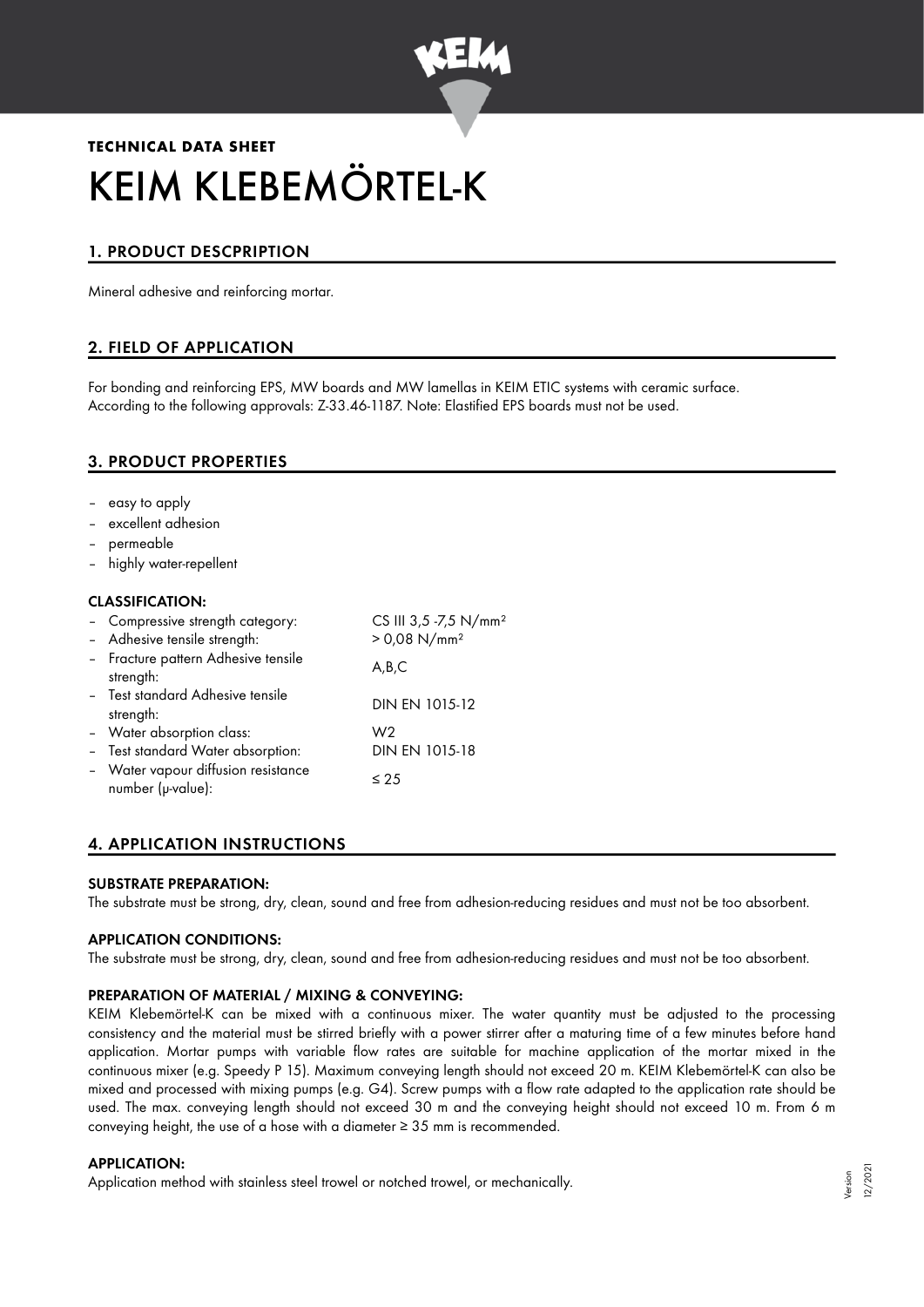#### GLUING:

Apply the system's adhesive mortar to the insulation panels using the bead-and-dot method, ensuring an adhesion of  $\geq 60$  %. General instruction with regard to gluing: Do not apply adhesive to the panel joints. Der Klebemörtel darf auch teilflächig auf den Untergrund aufgetragen werden, in diesem Fall müssen mindestens 50% des Untergrundes mit Klebewülsten bedeckt sein. Die Klebewülste müssen mindestens 5 cm breit und mittig mindestens 1cm dick sein und den Achsabstand von 10 cm nicht überschreiten. Die Steinwolle-Dämmplatte muss unverzüglich in den frischen Klebemörtel eingeschwommen werden, um eine vollflächige Verklebung zu erzielen.

#### REINFORCEMENT:

KEIM Klebemörtel-K maschinell oder manuell mit rostfreier Kelle gleichmäßig auf die Dämmplatten auftragen. Systemzugehöriges Armierungsgewebe einlegen, an den Stößen 10 cm überlappen und nass in nass mit KEIM Klebemörtel-K überarbeiten. Notwendige Einschnitte in die Gittermatte, z.B. an Gerüstankern, sind mit einem zusätzlichen Gewebestreifen zu überdecken. Die systemzugehörige KEIM Glasfaser-Gittermatte soll im oberen Drittel liegen und vollständig eingebettet sein. Im Eckbereich von Gebäudeöffnungen zusätzlich eine KEIM Diagonalarmierung einbetten. Die Vorgaben zur Schichtdicke aus der verwendeten Systemzulassung entnehmen und beachten. Thickness of the reinforcement layer approx. 3 - 5 mm. Dowelling is done through the mesh mat.

#### SETTING TIME:

at least 1 day per mm render thickness (depending on temperature and relative humidity). When bonding, allow to stand for at least 3 days, depending on temperature and humidity.

#### CONSUMPTION:

approx. 5 kg/m² for gluing.

approx. 5,5 kg/m² zum Armieren

These material consumption values are guide values for smooth substrates. Exact consumption values must be determined by means of test areas.

#### CLEANING OF TOOLS:

Clean tools, machines and mixers immediatley after use with water. In hardened state only a mechanical removal is possible.

# 5. PACKAGING

| <b>Container content</b> | Unit of measure | Quantity on pallet | Type of container |
|--------------------------|-----------------|--------------------|-------------------|
|                          | ΚO              |                    | bag               |

# 6. STORAGE

| max. storage time | <b>Storage conditions</b>                     |
|-------------------|-----------------------------------------------|
| 6 months          | dry<br>cool<br>keep container tightly sealed. |

# 7. DISPOSAL

For disposal information refer to section 13 of the safety data sheet.

#### EC WASTE CODE:

Waste code: 17 01 01